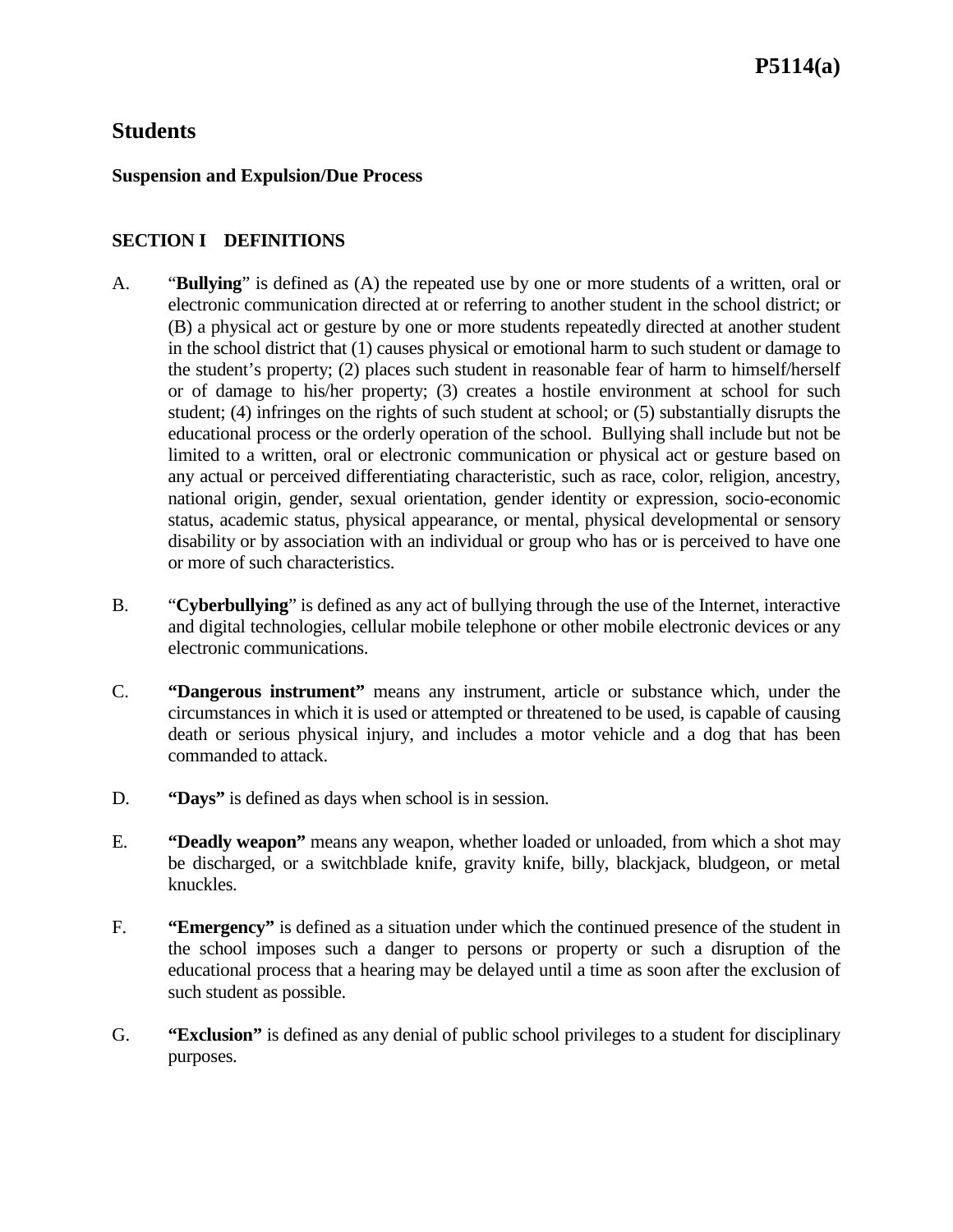### **Suspension and Expulsion/Due Process**

### **SECTION I DEFINITIONS** (continued)

- H. **"Expulsion"** is defined as an exclusion from school privileges for more than ten (10) consecutive school days and shall be deemed to include, but not be limited to, exclusion from the school to which such student was assigned at the time such disciplinary action was taken, provided such exclusion shall not extend beyond a period of one (1) calendar year. Such period of exclusion may extend to the school year following the school year in which such exclusion was imposed.
- I. **"Firearm"** means 1) any weapon (including a starter gun) which will or is designed to or may readily be converted to expel a projectile by the action of an explosive; 2) the frame or receiver of any such weapon; 3) any firearm muffler or firearm silencer; or 4) any destructive device. Firearm does not include any antique firearm. For purposes of this definition "destructive device" means any explosive, incendiary, or poison gas, bomb, grenade, rocket having a propellant charge of more than 4 ounces, missile having an explosive or incendiary charge of more than 1/4 ounce, mine, or device similar to any of the weapons described herein.
- J. **"In-school suspension"** is defined as an exclusion from regular classroom activity for not more than ten (10) consecutive school days, but not an exclusion from school, provided such exclusion shall not extend beyond the end of the school year in which such in-school suspension was imposed. An in-school suspension may be served in the school that the pupil attends, or in any school building under the jurisdiction of the board of education, as determined by such board. An in-school suspension may include reassignment to a regular classroom program in a different school in the school district; such reassignment shall not constitute a "suspension" or "expulsion" under this policy.
- K. **"Martial arts weapon"** means a nunchaku, kama, kasari-fundo, octagon sai, tonfa or chinese star.
- L. "**Possess"** means to have physical possession or otherwise to exercise dominion or control over tangible property.
- M. **"Removal"** is defined as an exclusion from a classroom for all or part of a single class period, provided such exclusion shall not extend beyond 90 minutes.
- N. **"School sponsored activity"** is defined as any activity sponsored, recognized or authorized by the board of education and includes activities conducted on or off school property.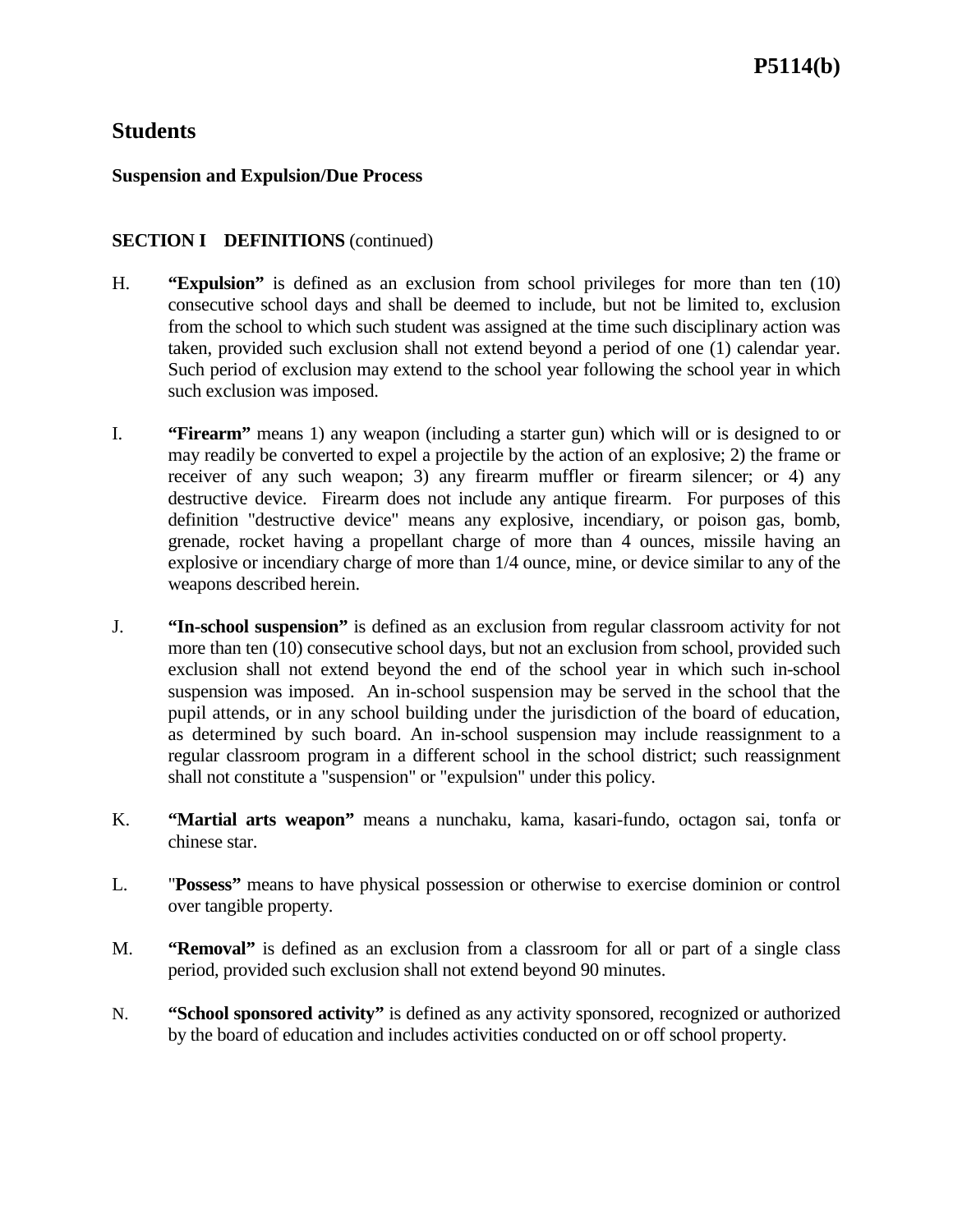## **P5114(c)**

### **Students**

#### **Suspension and Expulsion/Due Process**

### **SECTION I DEFINITIONS** (continued)

- O. **"Suspension"** is defined as an exclusion from school privileges and/or from transportation services for not more than ten (10) consecutive school days, provided such exclusion shall not extend beyond the end of the school year in which such suspension was imposed. Suspensions shall be in-school suspensions except the board of education may authorize the administration of schools under its direction to impose an out-of-school suspension on any pupil in  $(1)$  grades three to twelve, inclusive, if, during the suspension hearing,  $(A)$ the administration determines that the pupil being suspended poses such a danger to persons or property or such a disruption of the educational process that the pupil shall be excluded from school during the period of suspension, or (B) the administration determines that an out-of-school suspension is appropriate for such pupil based on evidence of (i) previous disciplinary problems that have led to suspensions or expulsion of such pupil, and (ii) efforts by the administration to address such disciplinary problems through means other than out-of-school suspension or expulsion, including positive behavioral support strategies. or (2) grades preschool to two, inclusive, if during the hearing, the administration determines that an out-of-school suspension is appropriate for such pupil based on evidence that such pupil's conduct on school grounds is of a violent or sexual nature that endangers persons.
- P. **"Vehicle"** means a "motor vehicle" as defined in Section 14-1 of the Connecticut General Statutes, snow mobile, any aircraft, or any vessel equipped for propulsion by mechanical means or sail.

### **SECTION II REMOVAL FROM CLASS**

- A. Each teacher shall have the authority to remove a student from class when such student deliberately causes a serious disruption of the educational process within the classroom, provided that no student shall be removed from class more than six times in any year, nor more than twice in one week unless such student is referred to the building principal, or his/her designee, and granted an informal hearing as set forth in section IV (C) of this policy.
- B. Whenever any teacher removes a student from the classroom, such teacher shall send the student to a designated area and shall immediately inform the building principal or his/her designee as to the name of the student against whom such disciplinary action was taken and the reason therefore.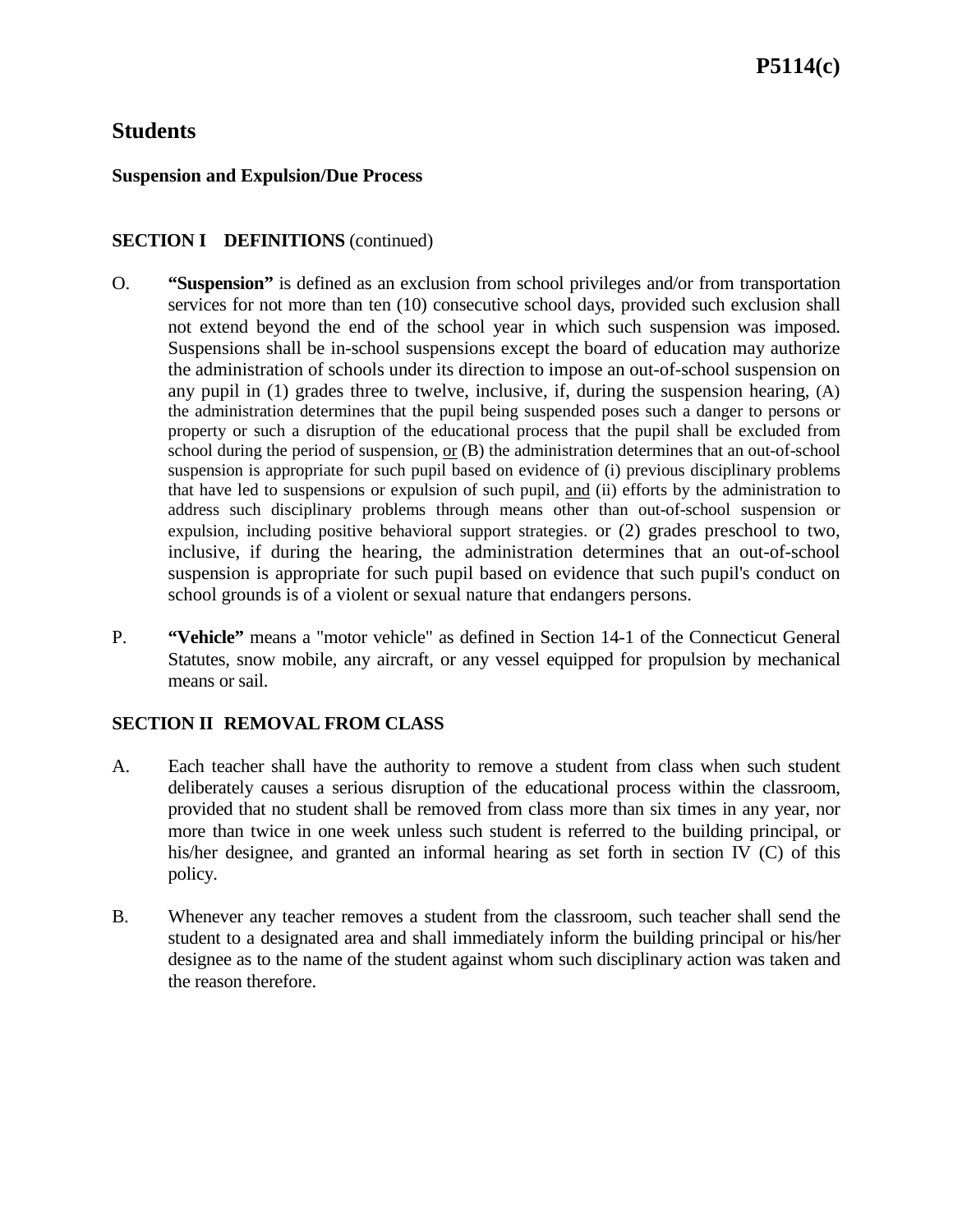### **Suspension and Expulsion/Due Process** (continued)

### **SECTION III STANDARDS GOVERNING SUSPENSION AND EXPULSION**

- A. Conduct on school grounds or at a school sponsored activity as set forth in Section C below will be cause for suspension and/or expulsion when such conduct:
	- 1. Violates a publicized policy or code of student conduct in effect in the schools; or
	- 2. Seriously disrupts the educational process; or
	- 3. Endangers persons or property
- B. Conduct off school grounds as described in paragraph C below will be cause for suspension and/or expulsion when such conduct:
	- 1. Violates a publicized policy of the Board and
	- 2. Seriously disrupts the educational process
- C. The following conduct is prohibited and will be considered cause for suspension and/or expulsion:
	- 1. Threatening or harassing in any manner, including orally, in writing, or via electronic communication, injury to a member of the school community, including any teacher, member of the school administration or any other employee, or a fellow student;
	- 2 Use of physical force against another person which is not reasonably necessary for self-defense;
	- 3. Theft of personal or school property, or taking or attempting to take personal property or money from another person, or from his/her presence, by means of force or fear;
	- 4. Willfully causing, or attempting to cause, damage to school property;
	- 5. Unlawful possession, use, transmission or being under the influence of any narcotic drug, hallucinogenic drug, performance enhancing drug, amphetamine, barbiturate, marijuana, cocaine, alcoholic beverage, or intoxicant of any kind including prescription drugs for which the possessor, user or transmitter has no legal prescription, or drug paraphernalia;
	- 6. Possession or transmission of a facsimile of any narcotic drug, hallucinogenic drug, amphetamine, barbiturate, or marijuana;
	- 7. Knowingly being in the presence of those who are unlawfully in possession of, using, transmitting, or being under the influence of any narcotic drug, hallucinogenic drug, amphetamine, barbiturate, marijuana, alcoholic beverage, or intoxicant of any kind;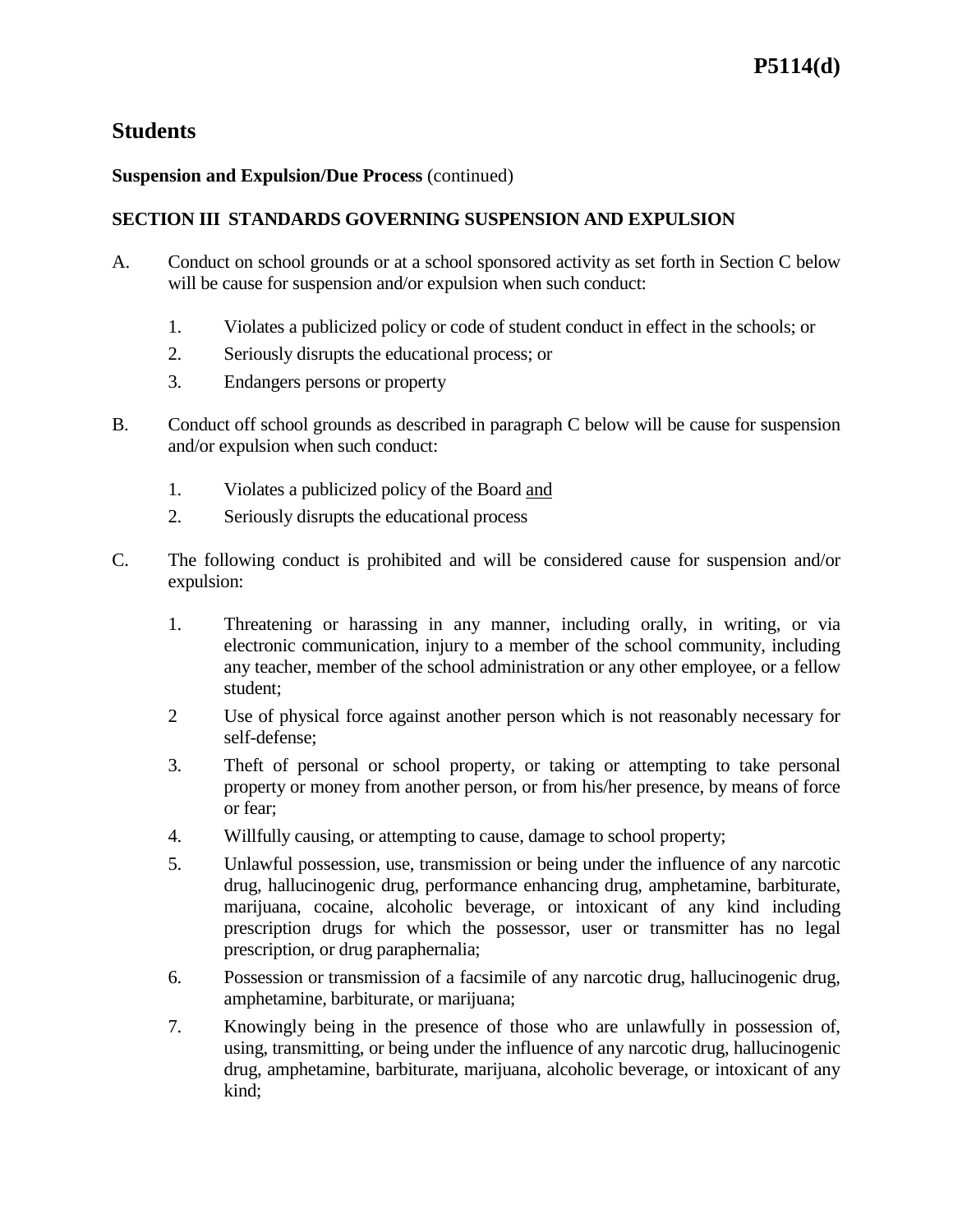### **Suspension and Expulsion/Due Process** (continued)

### **SECTION III STANDARDS GOVERNING SUSPENSION AND EXPULSION** (continued)

- 8. Possession or transmission of any weapon, including, but not limited to, any firearm, deadly weapon, dangerous instrument, martial arts weapon, knife, box cutter, razor, blade, chemical sprays, electroshock weapons or facsimile of any weapon or instrument;
- 9. Any violation of the Board's policies prohibiting sexual, racial and other unlawful harassment including any act of harassment based on an individuals' race, color, national origin, sex, age, disability, sexual orientation, gender identity or expression or religion;
- 10. Using or copying the academic work of another and presenting it as his/her own without proper attribution;
- 11. Possessing or using tobacco products, electronic nicotine delivery systems or vapor products on school grounds or at a school sponsored activity;
- 12. Open defiance of the authority of any teacher or person having authority over the student, including verbal abuse;
- 13. Participation in an unauthorized occupancy of any part of any school or school premises or other building owned by any school district and failure to leave such school premises or other facility promptly after having been directed to do so by the principal or other person in charge of such building or facility;
- 14. Intentional incitement which results in an unauthorized occupation of any part of a school or other facility owned by any school district;
- 15. Intentional and successful incitement of truancy by other students;
- 16. Bullying or cyberbullying, including such conduct that may occur outside of the school setting if such bullying (1) creates a hostile environment at school for the victim; (2) infringes on the rights of the victim at school; or (3) substantially disrupts the education process or the orderly operation of a school.
- 17. Making false bomb threats or other threats to the safety of students, staff members and/or other persons;
- 18. Unauthorized use of any school computer, computer system, computer software, Internet connection or similar school property system or the use of such property or system for unauthorized or non-school related purposes;
- 19. Violation of any other board policy, rule, agreement, or directive dealing with student conduct, including that dealing with conduct on school buses and the use of school district equipment; and/or
- 20. Violation of any federal or state law which would indicate that the violator presents a danger to any person in the school community or to school property.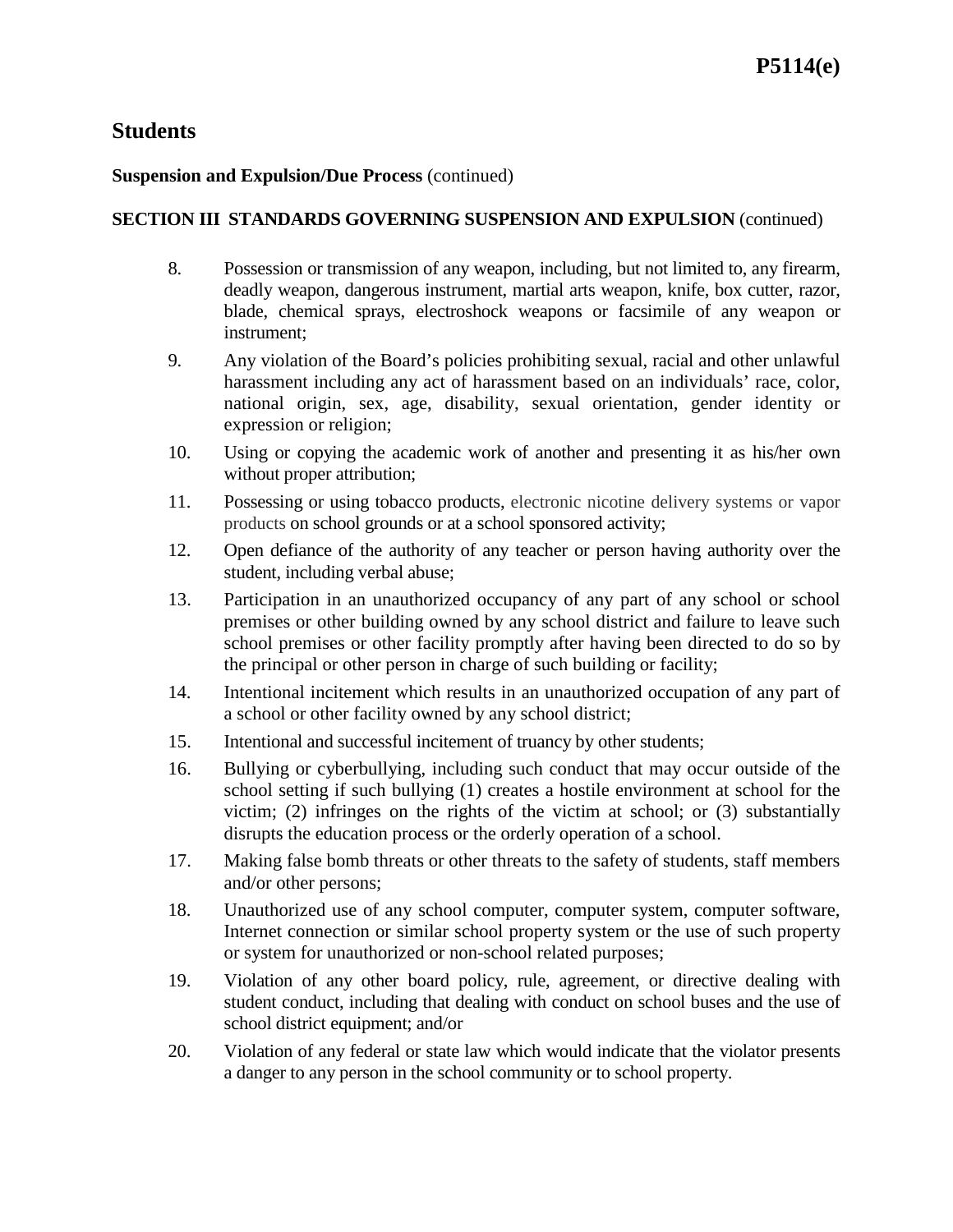### **Suspension and Expulsion/Due Process** (continued)

### **SECTION III STANDARDS GOVERNING SUSPENSION AND EXPULSION** (continued)

D. Expulsion proceedings pursuant to section V, shall be required for any pupil in grades kindergarten to twelve, inclusive whenever there is reason to believe that any student 1) was in possession of a firearm, deadly weapon, dangerous instrument or martial arts weapon, on school grounds or at a school-sponsored activity; 2) off school grounds, did possess a firearm or did possess and use such a firearm, dangerous instrument, deadly weapon or martial arts weapon in the commission of a crime; or 3) on or off school grounds, offered for sale or distribution a controlled substance as defined in Connecticut General Statutes §21a-240(9), whose manufacture, distribution, sale, prescription, dispensing, transporting or possessing with intent to sell or dispense, offering or administering is subject to criminal penalties under Connecticut General Statutes §§21a-277 and 21a-278. A student shall be expelled for a period of one calendar year if the board of education finds that the student engaged in any of the conduct described herein, provided the period of expulsion may be modified on a case-by-case basis.

In the event it is determined by the Superintendent that a student issued a threat against a member of the school community as described in paragraph  $C(1)$ , above, the matter shall be referred to law enforcement officials for possible criminal prosecution and the Superintendent shall take all available measures to ensure the safety of persons in the school community in the event of the student's return to school.

#### **SECTION IV SUSPENSION PROCEDURE**

A. The administration of each school is authorized to invoke suspension for a period of up to ten (10) days, or to invoke in-school suspension for a period of up to ten (10) days, of any student for one or more of the reasons stated in section III, above, in accordance with the procedure outlined in Paragraph C of this section. Moreover, the administration is authorized to suspend a student from transportation services whose conduct while receiving transportation violates the standards set forth in section III, above. The school administration is authorized to immediately suspend any student when there is an emergency as defined in section I, above. Suspensions shall be in-school suspensions. except the board of education may authorize the administration of schools under its direction to impose an out-of-school suspension on any pupil in (1) grades three to twelve, inclusive, if, during the suspension hearing, (A) the administration determines that the pupil being suspended poses such a danger to persons or property or such a disruption of the educational process that the pupil shall be excluded from school during the period of suspension, or (B) the administration determines that an out-of-school suspension is appropriate for such pupil based on evidence of (i) previous disciplinary problems that have led to suspensions or expulsion of such pupil, and (ii) efforts by the administration to address such disciplinary problems through means other than out-of-school suspension or expulsion, including positive behavioral support strategies. or (2) grades preschool to two, inclusive, if during the hearing, the administration determines that an out-of-school suspension is appropriate for such pupil based on evidence that such pupil's conduct on school grounds is of a violent or sexual nature that endangers persons.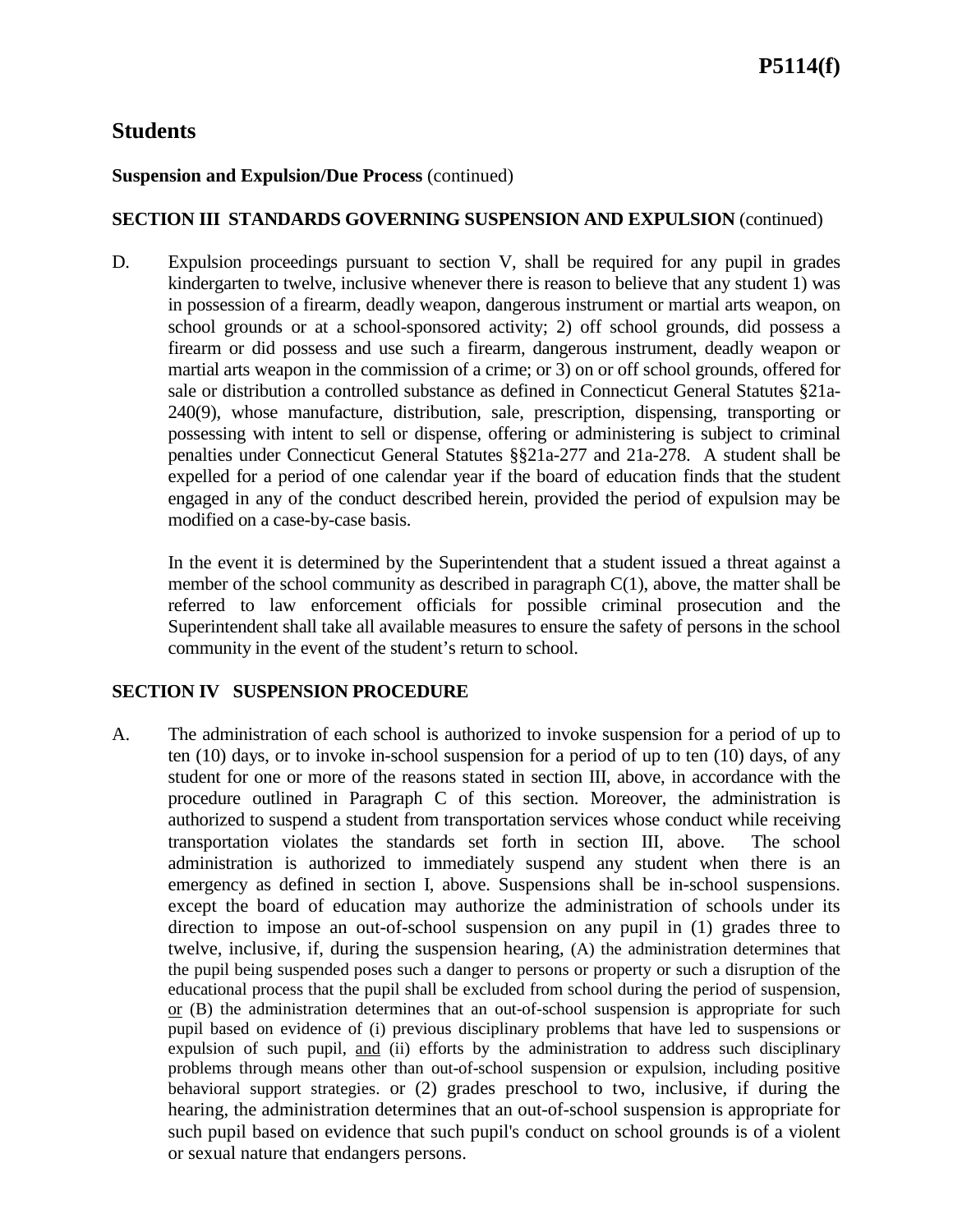#### **Suspension and Expulsion/Due Process** (continued)

#### **SECTION III STANDARDS GOVERNING SUSPENSION AND EXPULSION** (continued)

If an emergency exists, the hearing outlined in Paragraph C of this section shall be held as soon as possible after the suspension.

- B. In the case of suspension, the school administration shall notify the superintendent of schools not later than twenty-four (24) hours of the suspension as to the name of the student who has been suspended and the reason for suspension. Any student who is suspended shall be given an opportunity to complete any class work including but not limited to examinations missed during the period of his/her suspension.
- C. Except in the case of an emergency as defined in section I, above, a student shall be given an informal hearing where he/she is afforded the opportunity to meet with a member of the administration and to discuss the stated charges prior to the effectuation of any period of suspension or in-school suspension. If at such a meeting the student denies the stated charges, he/she may at that time present his/her version of the incident(s) upon which the proposed suspension is based. The school administration shall then determine whether or not suspension or in-school suspension is warranted. In determining the length of a suspension period, the school administration may receive and consider evidence of past disciplinary problems which have led to removal from a classroom, in-school suspension, suspension or expulsion.
- D. No student shall be suspended more than ten  $(10)$  times or a total of fifty  $(50)$  days in one school year, whichever results in fewer days of exclusion, unless a hearing as provided in section V (B) of this policy is first granted.
- E. No student shall be placed on in-school suspension more than fifteen (15) times or a total of fifty (50) days in one school year, whichever results in fewer days of exclusion, unless a hearing as provided in section V (B) of this policy is first granted.
- F. Whenever a student is suspended, notice of the suspension and the conduct for which the student was suspended shall be included on the student's cumulative educational record. Such notice shall be expunged from the cumulative educational record if the student graduates from high school.
- G. The administration may shorten or waive the suspension period of a student who is suspended for the first time and who has never been expelled if the student successfully completes a program and any other conditions specified by the administration. Any such program shall be at no expense to the student or his parents/guardians. For a student whose suspension period is shortened or waived, the notice of the disciplinary action must be expunged from the cumulative education record if the student graduates from high school or, if the administration chooses, at the time the student completes the specified program and any other conditions required by the administration, whichever is earlier.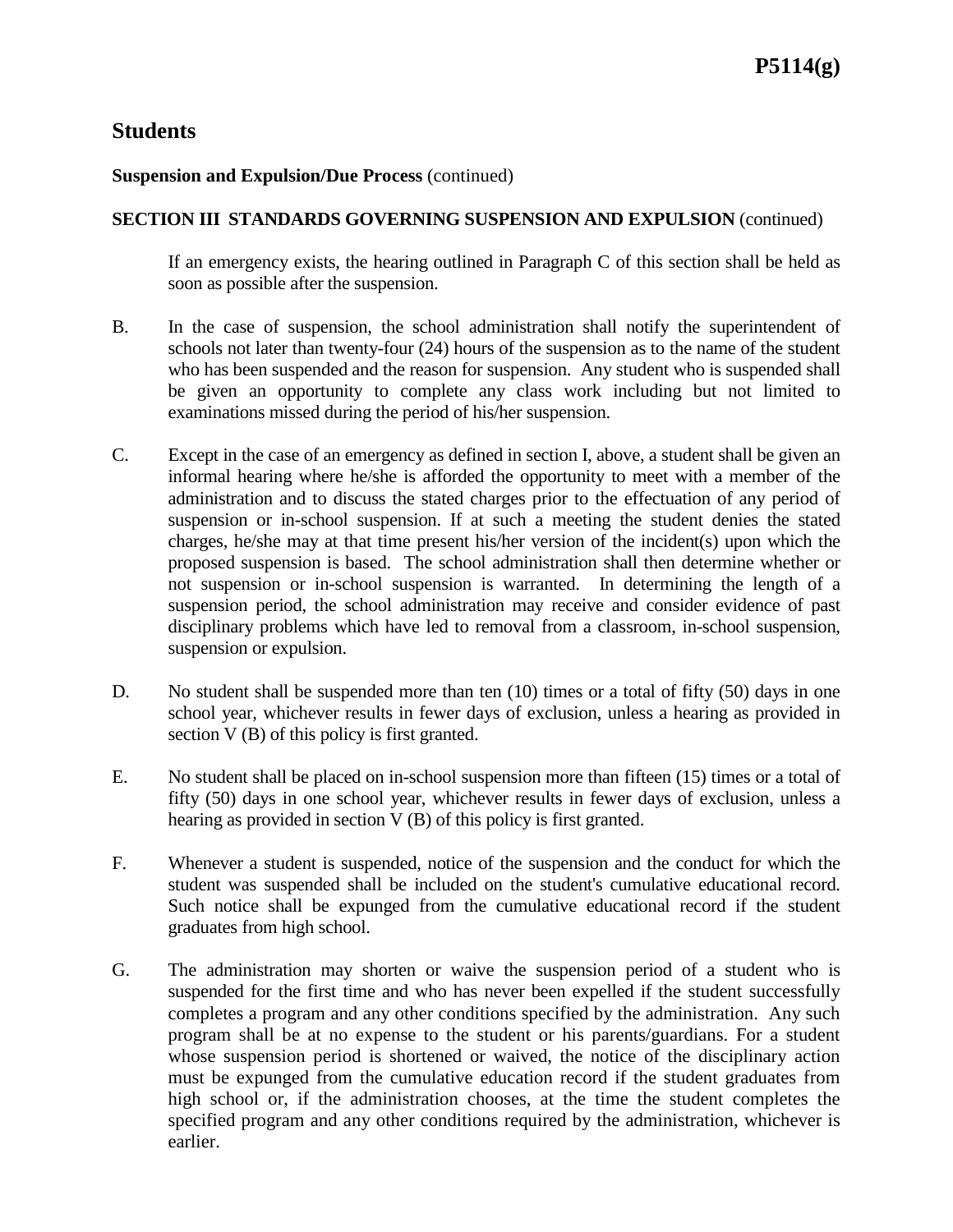### **Suspension and Expulsion/Due Process** (continued)

### **SECTION V EXPULSION PROCEDURES**

The board of education may expel any student in grades three to twelve, inclusive, for one or more of the reasons stated in section III if, in the superintendent's judgment, such disciplinary action is in the best interests of the school system. An expulsion hearing is required in any instance in which the superintendent has reason to believe a student in grades kindergarten to twelve, inclusive, has engaged in the conduct described in section III (D). The procedures outlined in Paragraphs A and B, below, shall be followed prior to the effectuation of any expulsion unless an "emergency" as defined in section I, above, exists. If an emergency exists, such a hearing shall be held as soon after the expulsion as possible.

- A. The board of education shall notify the student concerned and his/her parents, or the student if he/she has attained the age of eighteen (18), that expulsion is under consideration. Such notice shall contain the information required under Paragraph B of this section, and shall be given at least five (5) business days before the hearing. Three members of the board of education shall constitute a quorum for an expulsion hearing. A student may be expelled if a majority of the board members sitting in the expulsion hearing vote to expel provided that three affirmative votes shall be required for expulsion.
- B. The procedure for any hearing conducted under this section shall be determined by the hearing officer or board chairperson, as appropriate, but shall include the right to:
	- 1. Notice of the proposed hearing which shall include:
		- a. a statement of the time, place, and nature of the hearing;
		- b. a statement of the legal authority and jurisdiction under which the hearing is to be held;
		- c. reference to the particular sections of the Connecticut General Statutes or school policies involved;
		- d. a short and plain statement of the matters asserted, if such matters have not already been provided in a statement of reasons requested by the student; the statement so provided may be limited to a statement of the issues involved if it is not possible to state the issues in detail at the time such notice is served. Upon request from the student concerned a more definite and detailed statement of the issues shall be furnished;
		- e. a statement, where appropriate, that the board is not required to offer an alternative educational opportunity to any student between the ages of sixteen and eighteen who has been expelled previously (See section VII on Alternative Educational Opportunity); and
		- f. a statement regarding i) the parent's or guardian's and the pupil's legal rights and ii) free or reduced rate legal services that are locally available and how a student or parent may access these services.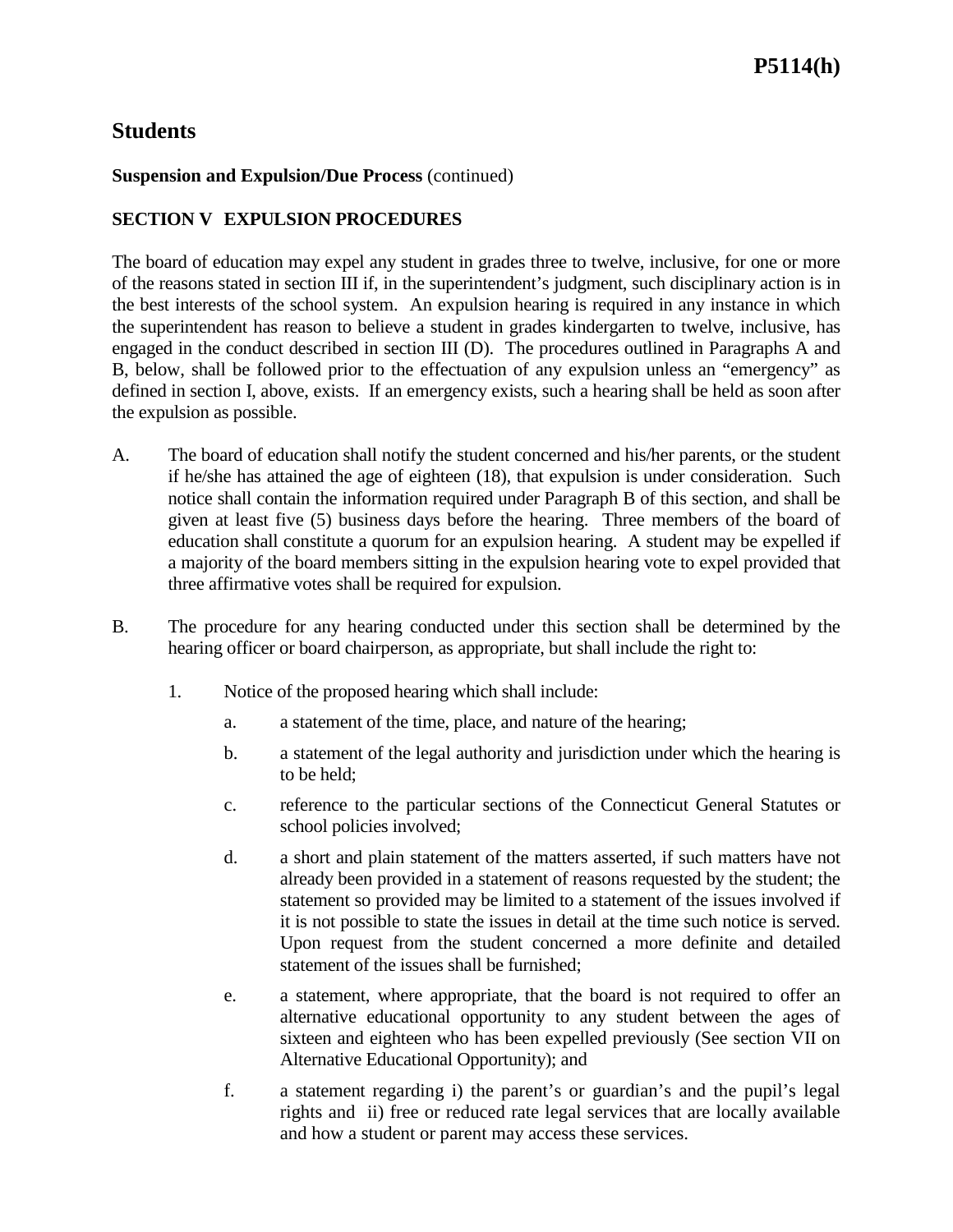### **Suspension and Expulsion/Due Process** (continued)

### **SECTION V EXPULSION PROCEDURES** (continued)

- 2. The opportunity to be heard;
- 3. The opportunity to present witnesses and evidence;
- 4. The opportunity to cross-examine adverse witnesses;
- 5. The opportunity to be represented by an attorney or other advocate; the parent or guardian of the pupil shall have the right to have the expulsion hearing postponed for up to one week to allow time to obtain representation, except that if an emergency exists, such hearing shall be held as soon after the expulsion as possible; and
- 6. Prompt notification of the decision of the board of education which decision shall be in writing if adverse to the student concerned.
- C. The record of any hearing held in an expulsion case shall include the following:
	- 1. All evidence received or considered by the board of education, including a copy of the initial letter of notice of proposed expulsion, if any, and a copy of all notices of hearing;
	- 2. Questions and offers of proof, objections and rulings on such objections;
	- 3. The decision of the board of education rendered after such hearing; and
	- 4. The official transcript, if any, of proceedings relating to the case or, if these are not transcribed, any recording or stenographic record of the proceedings.
- D. Rules of evidence at expulsion hearings shall include the following:
	- 1. Any oral or documentary evidence may be received by the board of education, but as a matter of policy irrelevant, immaterial or unduly repetitious evidence shall be excluded;
	- 2. The board of education shall give effect to the rules of privilege recognized by law;
	- 3. In order to expedite a hearing, evidence may be received in written form, provided the interest of any party is not substantially prejudiced thereby;
	- 4. Documentary evidence may be received in the form of copies or excerpts if the original is not readily available provided, however, that any party to a hearing shall be given an opportunity to compare the copy with the original;
	- 5. A party to an expulsion hearing may conduct cross-examination of witnesses where examination is required for a full and accurate disclosure of the facts;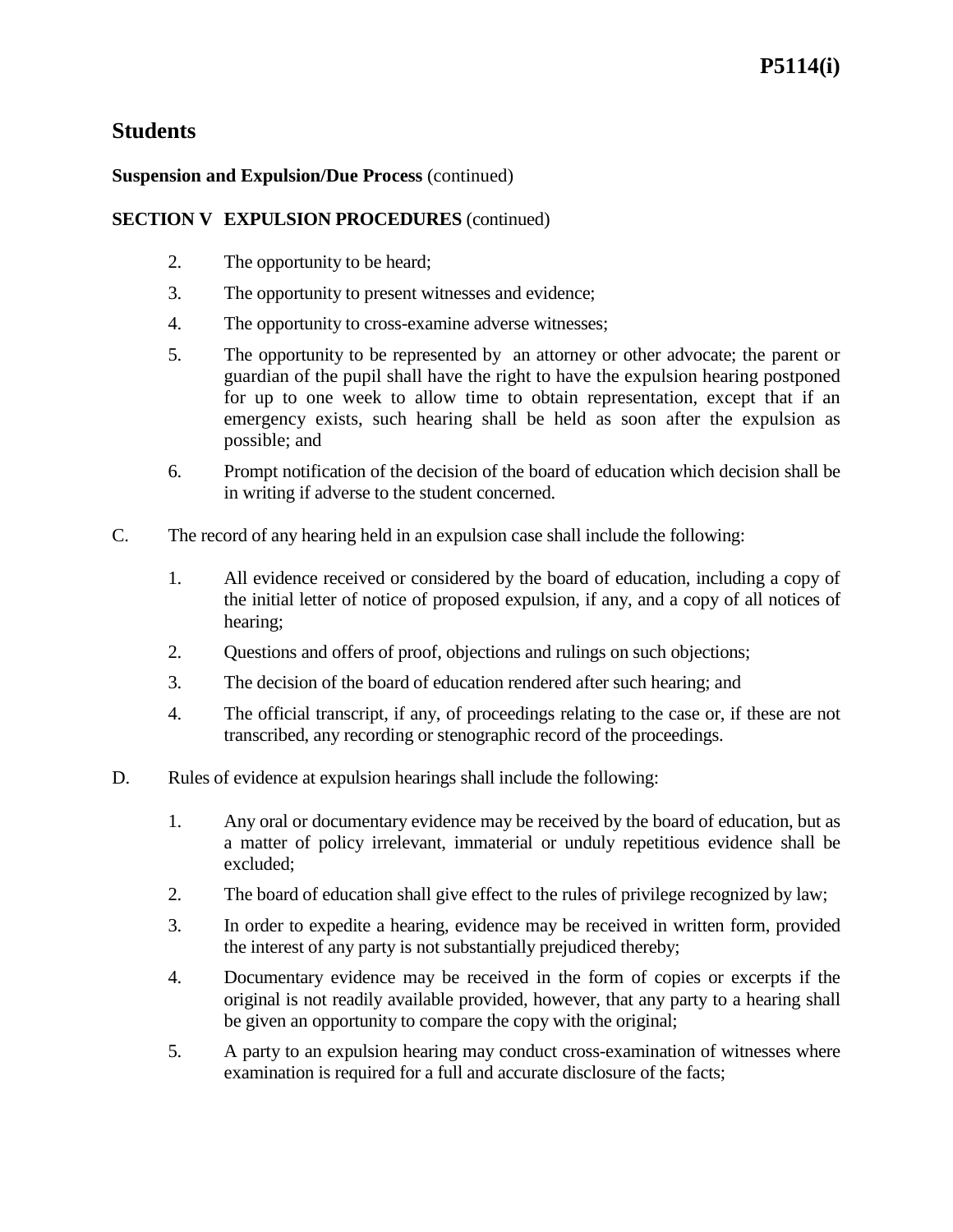#### **Suspension and Expulsion/Due Process**

### **SECTION V EXPULSION PROCEDURES** (continued)

- 6. The board of education may take notice of judicially cognizable facts in addition to facts within the board's specialized knowledge provided, however, the parties shall be notified either before or during the hearing of material noticed, including any staff memoranda or data, and an opportunity shall be afforded to any party to contest the material so noted;
- 7. A record of any oral proceedings before the board of education at an expulsion hearing shall be made provided, however, that a transcript of such proceedings shall be furnished upon request of a party with the cost of such transcript to be paid by the requesting party.
- E. In determining the length of an expulsion, the board of education may receive and consider evidence of past disciplinary problems, which have led to removal from a classroom, in-school suspension, suspension, or expulsion.
- F. Decisions shall be in writing if adverse to the student and shall include findings of fact and conclusions necessary for the decision. Findings of fact made by the board after an expulsion hearing shall be based exclusively upon the evidence adduced at the hearing.
- G. Any student who is expelled shall be offered an alternative educational opportunity consistent with the requirements of state law as set forth in Section VII of this policy.
- H. Whenever a student is expelled pursuant to the provisions of this policy, notice of the expulsion and the conduct for which the student was expelled shall be included on the student's cumulative educational record. Such notice shall not be expunged at any time if the expulsion was based upon possession of a firearm or deadly weapon and the student was in grade nine through twelve. Such notice shall be expunged from the cumulative educational record if the student graduates from high school. The expulsion notice may be expunged from the student's record prior to graduation if the student has demonstrated to the Board that his/her conduct and behavior in the years following the expulsion warrants expungement.
- I. Whenever a student against whom an expulsion hearing is pending withdraws from school after notification of such hearing but before the hearing is completed and a decision rendered, notice of the pending expulsion hearing shall be included on the student's cumulative educational record and the board of education shall complete the expulsion hearing and render a decision.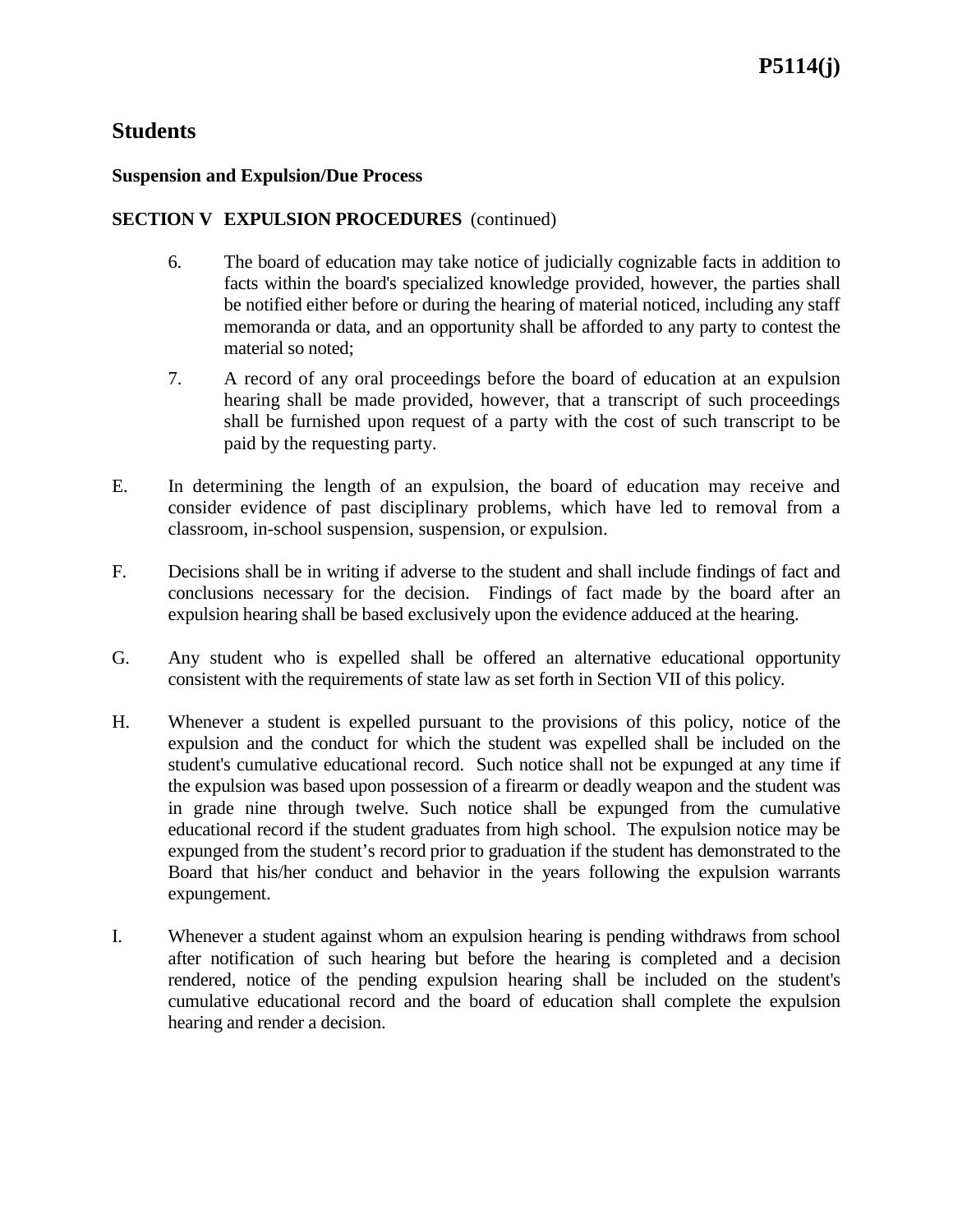#### **Suspension and Expulsion/Due Process**

### **SECTION V EXPULSION PROCEDURES** (continued)

- J. Except in cases where an expulsion is based upon the possession of a firearm or deadly weapon, the board of education may shorten the length of or waive the expulsion period of a student who is expelled for the first time and who has never been suspended if the student successfully completes a program and any other conditions specified by the board. Any such program shall be at no expense to the student or his parents/guardians. For a student whose expulsion period is shortened or waived, the notice of the disciplinary action must be expunged from the cumulative education record if the student graduates from high school or, if the board chooses, at the time the student completes the specified program and any other conditions required by the administration, whichever is earlier. Nothing herein shall be deemed to restrict the ability of the board to shorten or waive the expulsion period, based upon completion of any program or meeting of conditions, for students who have been previously suspended or expelled, as may be permitted by law and as provided in Subsection L, below.
- K. The board of education may adopt the decision of a student expulsion hearing conducted by another school district, provided that the board shall hold a hearing pursuant to this policy which shall be limited to a determination of whether the conduct which was the basis for the expulsion would also warrant expulsion under the policies of the board of education. The student shall be excluded from school pending such hearing. The excluded student shall be offered an alternative educational opportunity in accordance with statutory requirements and this policy.
- L. In addition to such rights specified in Section J, above, an expelled pupil may apply for early readmission to school. Such readmission shall be at the discretion of the board of education; however, the board may delegate authority for readmission decisions to the superintendent. If the board delegates such authority, readmission shall be at the discretion of the superintendent. The board or superintendent, as appropriate, may condition such readmission on specified criteria.
- M. Prior to conducting an expulsion hearing for a child requiring special education and related services described in subparagraph (A) of subdivision (5) of section 10-76a of the Connecticut General Statutes, a planning and placement team shall convene to determine whether the misconduct was caused by the child's disability. If it is determined that the misconduct was caused by the child's disability, the child shall not be expelled. The planning and placement team shall reevaluate the child for the purpose of modifying the child's individualized education program to address the misconduct and to ensure the safety of other children and staff in the school. If it is determined that the misconduct was not caused by the child's disability, the child may be expelled in accordance with the provisions of this section applicable to children who do not require special education and related services. Notwithstanding the provisions of Section VII, below, whenever a child requiring such special education and related services is expelled, an alternative educational opportunity, consistent with such child's educational needs shall be provided during the period of expulsion.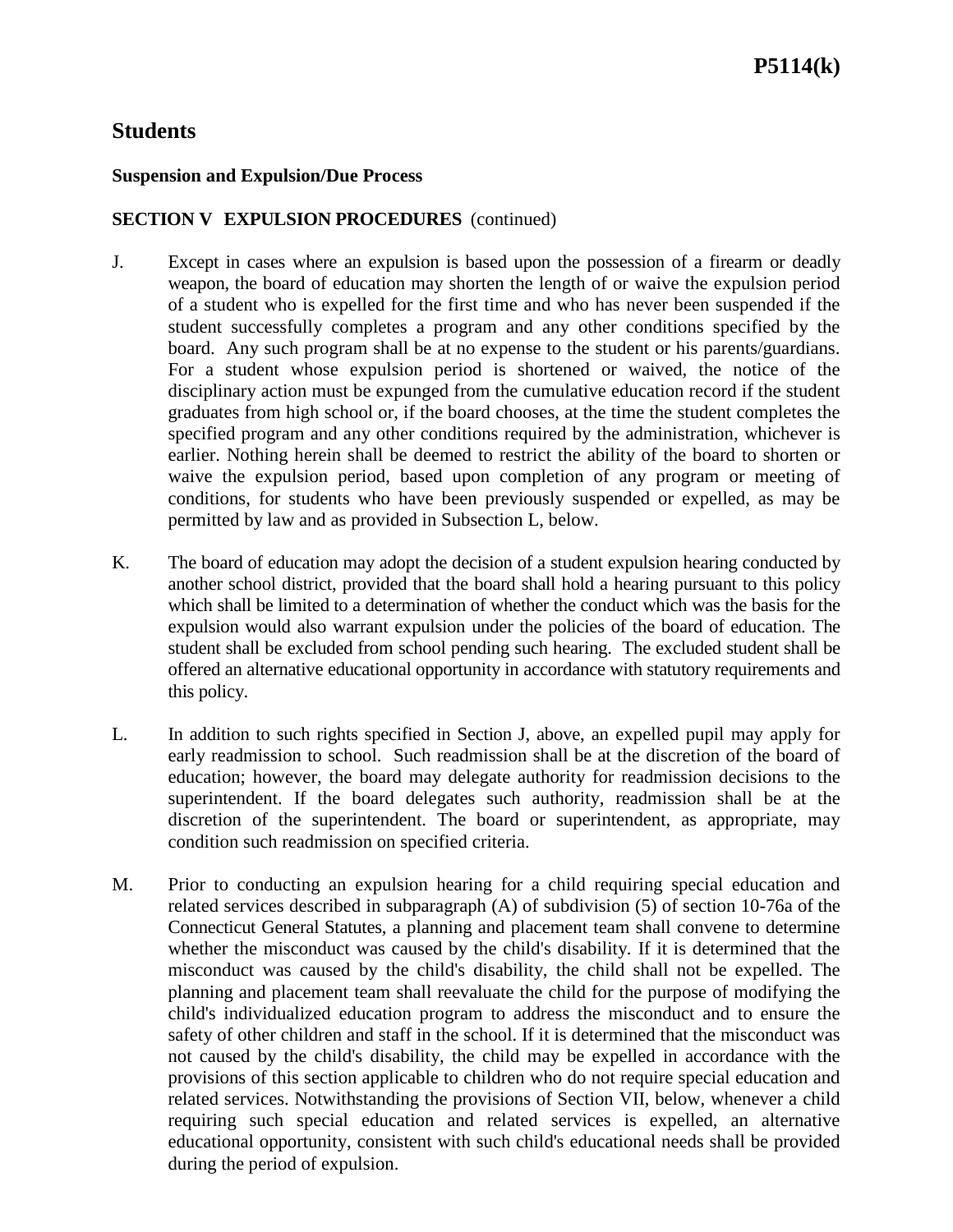#### **Suspension and Expulsion/Due Process**

### **SECTION V EXPULSION PROCEDURES** (continued)

- N. Any student who commits an expellable offense and is subsequently committed to a juvenile detention center, the Connecticut Juvenile Training School or any other residential placement for such offense may be expelled using the procedures of this policy. The period of expulsion shall run concurrent with the period of commitment. If a student who committed an expellable offense seeks to return to the school district after participating in a diversionary program or having been detained in a juvenile detention center, the Connecticut Juvenile Training School or any other residential placement and the student has not been expelled for such offense, the district shall allow such student to return and may not expel the student for additional time for such offense.
- O. A student who has been identified as eligible for school accommodations pursuant to Section 504 of the Rehabilitation Act, shall not be referred to an expulsion hearing until the student's Section 504 Team is convened to determine whether the misconduct was caused by the student's disability. If it is determined that the misconduct was caused by the child's disability, the child shall not be referred to an expulsion hearing and shall not be expelled. Where appropriate, the Section 504 Team shall modify and otherwise review the student's accommodations plan to address the misconduct and to ensure the safety of other children and staff in the school. If it is determined that the misconduct was not caused by the student's disability, the student may be expelled in accordance with the provisions of this section applicable to non-disabled students.

#### **SECTION VI NOTIFICATION TO PARENTS OR GUARDIAN**

The parents or guardian of any minor student against whom disciplinary action is taken under this policy shall be given notice of such disciplinary action **no later than** twenty-four (24) hours of the time the student was excluded.

### **SECTION VII ALTERNATIVE EDUCATIONAL OPPORTUNITY**

The board of education recognizes its obligation to offer any student under the age of sixteen (16) who is expelled an alternative educational opportunity during the period of expulsion, in accordance with the law and applicable State guidelines. Any parent or guardian of such a student who does not choose to have his or her child enrolled in an alternative program shall not be subject to the provisions of section 10-184 of the Connecticut General Statutes. Any expelled student expelled for the first time and who is between the ages of sixteen (16) and eighteen (18) and who wishes to continue his or her education shall be offered an alternative educational opportunity if he or she complies with conditions established by the board of education. Such alternative may include, but shall not be limited to, the placement of such student in a regular classroom program of a school other than the one from which the student has been excluded and, for students at least sixteen (16) years of age, placement in an adult education program.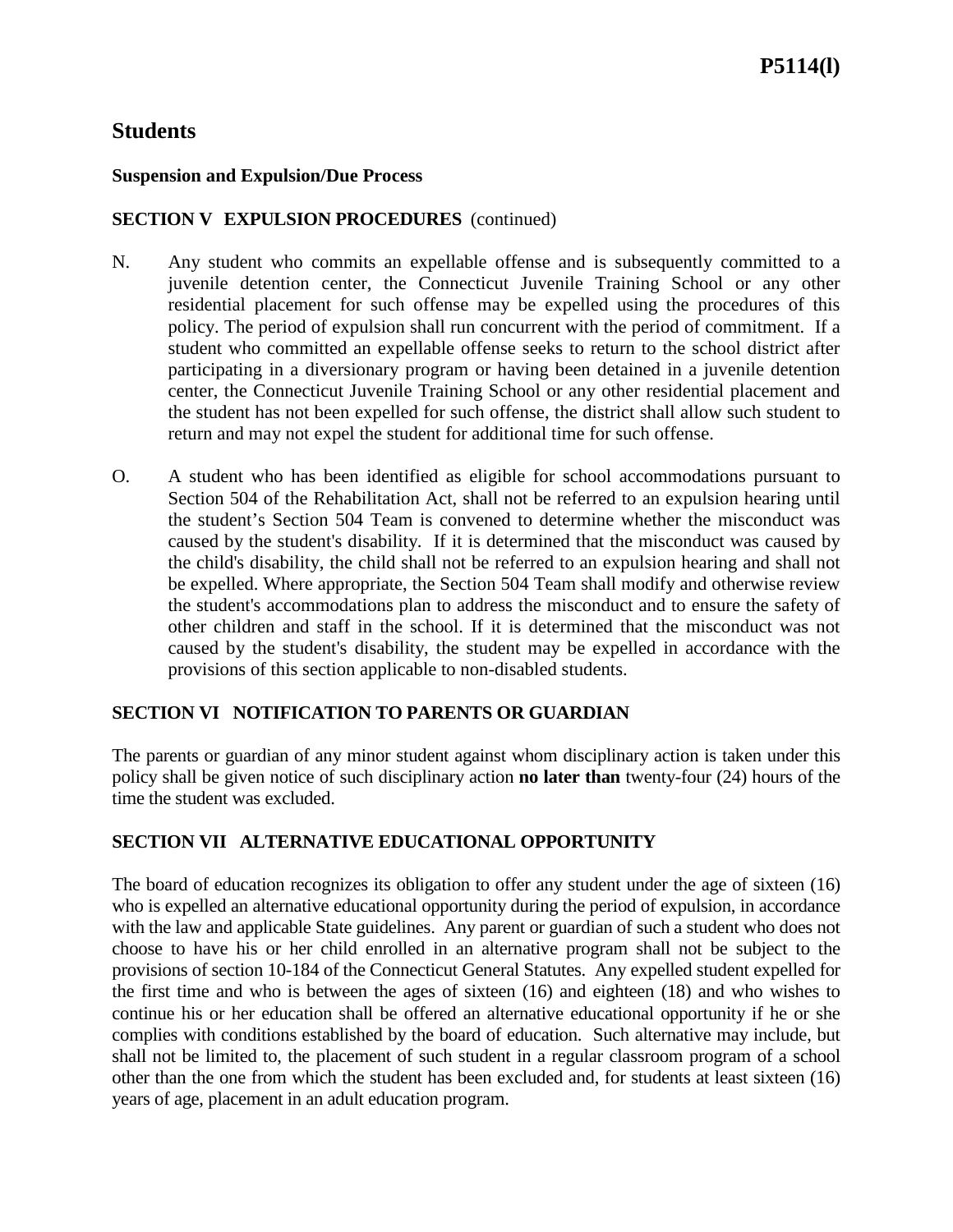#### **Suspension and Expulsion/Due Process**

### **SECTION VII ALTERNATIVE EDUCATIONAL OPPORTUNITY** (continued)

Any student participating in an adult education program during a period of expulsion shall not be required to withdraw from school. In determining the nature of the alternative educational opportunity to be offered under this section the board of education may receive and consider evidence of past disciplinary problems which have led to removal from a classroom, suspension, or expulsion.

State statutes do not require the board of education to offer an alternative educational opportunity to a student between the ages of sixteen (16) and eighteen (18) who has been expelled previously.

If the board expels a student for the sale or distribution of a controlled substance as defined in Connecticut General Statutes §21a-240(9), whose manufacture, distribution, sale, prescription, dispensing, transporting or possessing with intent to sell or dispense, offering or administering is subject to criminal penalties under Connecticut General Statutes §§21a-277 and 21a-278, the board shall refer the student to an appropriate state or local agency for rehabilitation, intervention or job training, or any combination thereof, and inform the agency of its action. If the board expels a student for possession of a firearm, the board shall report the violation to the local police department. The board shall give the name of the student and a summary of the board's action in so referring the student, to the commissioner of education within thirty (30) days after the student is expelled.

The provisions of this section shall not apply to students requiring special education who are described in subparagraph (A) of subdivision (5) of Connecticut General Statutes §10-76a.

### **SECTION VIII GUN FREE SCHOOLS ACT**

The board of education shall submit to the commissioner of education such information on expulsions for the possession of weapons as is required for purposes of the Gun Free Schools Act of 1994, 20 U.S.C. §7151, et seq.

#### **SECTION IX PRE-SCHOOL PROGRAMS**

A. As used in this section, "preschool program provider" means a local or regional board of education, state or local charter school or interdistrict magnet school that offers a preschool program. No preschool program provider shall expel any child enrolled in such provider's preschool program, except an expulsion hearing shall be conducted, in accordance with the provisions of subsection B, below, whenever there is reason to believe that any child enrolled in such preschool program was in possession of a firearm, on or off school grounds or at a preschool program-sponsored event. Such child shall be expelled for one calendar year if, at the expulsion hearing it is determined, that the child did so possess such a firearm. A preschool program provider may modify the period of expulsion for a child on a case-by-case basis.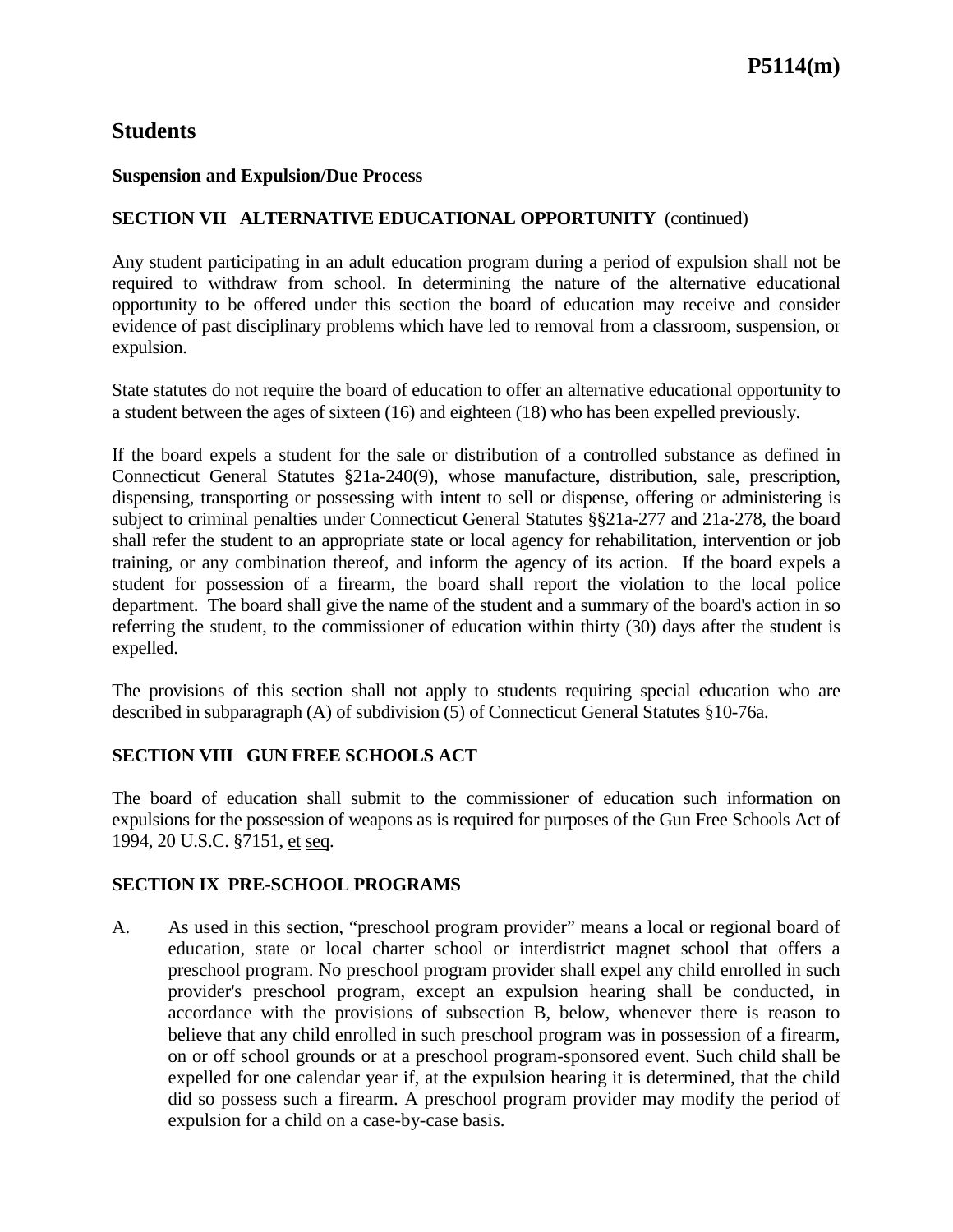#### **Suspension and Expulsion/Due Process**

### **SECTION IX PRE-SCHOOL PROGRAMS** (continued)

- B. An expulsion hearing required under this subsection shall be conducted by (1) the program provider, as set forth above, (2) a local or regional board of education, in accordance with Section V above, and the law, if (a) the preschool program provider is a local or regional board of education, or (b) the preschool program provider is a regional educational service center or a state or local charter school pursuant to an agreement between such preschool program provider and the board of education, or (3) an impartial hearing board established by the preschool program provider, provided (a) no employee of such preschool program provider shall be a member of the impartial hearing board, and (b) the hearing board shall have the authority to conduct the expulsion hearing and render a final decision. Unless an emergency exists, as set forth in Section I, above, no child shall be expelled under this subsection without a formal hearing held pursuant to Section V. If an emergency exists, such hearing shall be held as soon after the expulsion as possible.
- C. No preschool program provider may authorize a suspension of a child enrolled in such provider's preschool program, unless the suspension is an in-school suspension.

| Legal References: | <b>Connecticut General Statutes</b>                                                                                 |
|-------------------|---------------------------------------------------------------------------------------------------------------------|
|                   | 4-176e through 4-180a, 4-181a Administrative Procedures Act                                                         |
|                   | 10-76a Definitions                                                                                                  |
|                   | 10-76d Duties and powers of boards of education to provide special<br>education programs and services               |
|                   | 10-222d Safe school climate plans. Definitions. School climate assessments                                          |
|                   | 10-233a Definitions                                                                                                 |
|                   | 10-233b Removal of pupils from class                                                                                |
|                   | 10-233 cSuspension of pupils                                                                                        |
|                   | 10-233d Expulsion of pupils (as amended by Public Act 15-96 and Public<br>Act 16-147)                               |
|                   | 10-233e Notice as to disciplinary policies and action                                                               |
|                   | 10-233f In-school suspension of pupils. Reassignment                                                                |
|                   | 10-233g Reports of principals to police authority concerning physical<br>assaults upon school employees by students |
|                   | 10-233h Arrested students                                                                                           |
|                   | 21a-240 Definitions                                                                                                 |
|                   | 21a-277 Penalty for illegal manufacture, distribution, sale prescription,<br>dispensing                             |
|                   |                                                                                                                     |